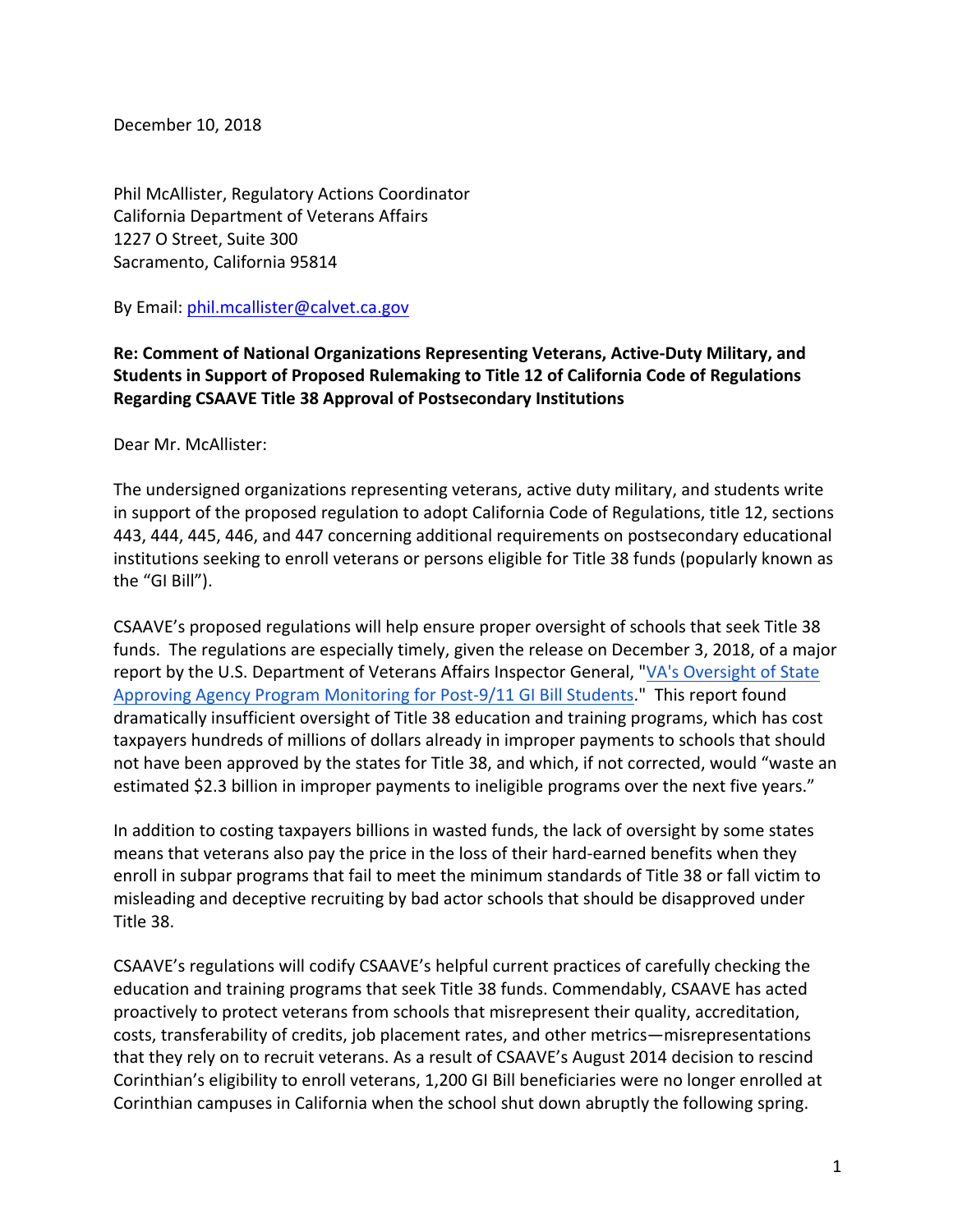CSAAVE's disapproval of Corinthian preserved about 8 months of benefits for those 1,200 GI Bill beneficiaries and saved taxpayers \$1.8 million in tuition and fees that otherwise would have been paid to the school.

As explained in your notice of proposed rulemaking, the California State Approving Agency for Veterans Education (CSAAVE) had previously not adopted comprehensive criteria for Title 38 funding. Pursuant to 38 U.S.C. § 3672(a), State Approving Agencies, like California, may adopt additional regulations and policies to ensure careful consideration of educational programs for GI Bill recipients. Specifically, 38 U.S.C. § 3672(a) sets forth the method by which states can approve education programs for the GI Bill: "Approval of courses by State approving agencies shall be in accordance with the provisions of this chapter and chapters 34 and 35 of this title and such other regulations and policies as the State approving agency may adopt" (emphasis added).

We strongly support the proposed regulations, which require schools to, among other things:

- Submit data on licensing pass rates, graduation rates, and cohort default rates;
- Comply with federal/state provisions on advertising, representation, claims, and marketing;
- Provide school URL links for use on the CSAAVE website;
- Ensure that graduates qualify to take any required licensing or certification exams;
- Conduct an employment market assessment at program creation to help CSAAVE substantiate student outcomes;
- Agree that CSAAVE can use a school's compliance with standards/rules/requirement by any federal or state licensing or approving agency or entity and any accrediting body, agency or association as a basis for a grant of approval;
- Provide copies of all documents and other materials maintained by the governmental, accrediting, or licensing entity to ensure CSAAVE has knowledge of actions that have been taken; and
- Authorize CSAAVE to suspend approval or immediately disapprove degree programs pursuant to 38 USC section 3679.

These are commonsense requirements and we applaud their adoption.

In addition, we urge the California Department of Veterans Affairs to adopt two suggestions proposed by the University of San Diego School of Law: (1) amending Sec. 445 by incorporating a simple cross-reference to Education Code section 69432.7 to clarify that CSAAVE will not be approving institutions for veterans that fall below what is required for the institution to participate in the Cal Grant program; and (2) amending Sec. 447 to require schools seeking CSAAVE approval to notify CSAAVE in writing of any civil penalty or judgment rendered against a school and to provide all documentation related to such judgment or penalty within 30 days of its receipt.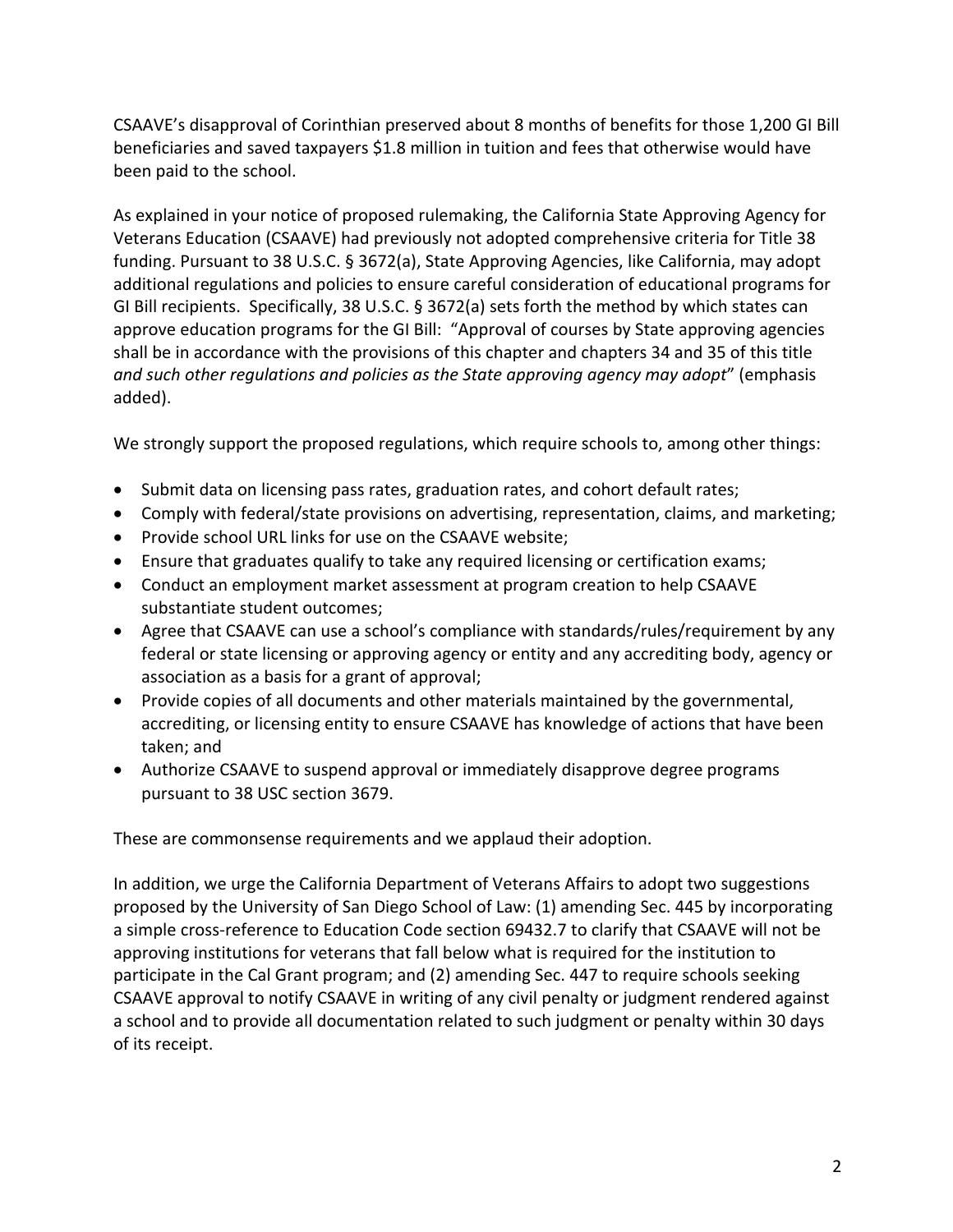We believe that the proposed regulations clarify the application of existing federal and state requirements in one place. They offer predictability for institutions and students alike and will help ensure the proper protection of veterans and taxpayers alike.

Sincerely,

Selection That

Army Aviation Association of America

 $G\perp G$ 

Association of the United States Navy

 $A = R R$ 

Blue Star Families

Krestina Roufons

Code of Support Foundation

the SAC

High Ground Veterans Advocacy

Meunzapo

Iraq and Afghanistan Veterans of America

Code 72 Bahund

Ivy League Student Veterans

The Military Chaplains Assn. of the USA

- CBallart John L. Ballantyne

Senior Vice President and Chief Operating Officer Military Child Education Coalition

bby Shafroth

National Consumer Law Center, on behalf of our low-income clients

Oyee Wessel Lage

Non Commissioned Officers Assn. of the United States of America

**Service Women's Action Network** 

Code 14 Behardt

Stanford University Student Veterans

Student Veterans of America

 $\mathcal{N}_{\mathcal{N}_{c}}$ 

Swords to Plowshares

The Institute for College Access and Success